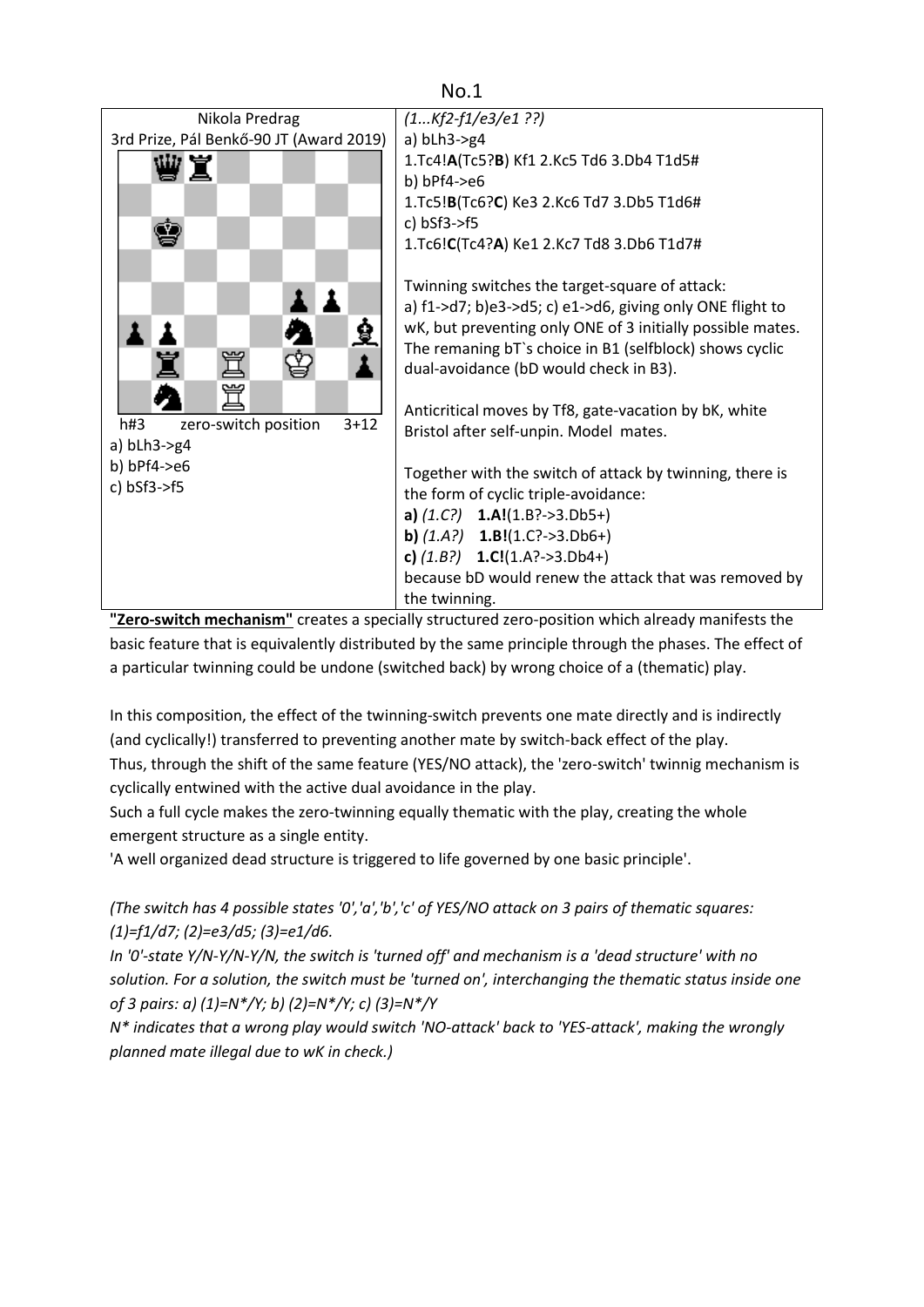| Nikola Predrag                                                                                                           | a) diagram $1$ . Ke 5 Tc 4 2. Sfd 5 Te 4# X                                                                                                                                                                                                                                                                                                                                                                                                     |  |  |
|--------------------------------------------------------------------------------------------------------------------------|-------------------------------------------------------------------------------------------------------------------------------------------------------------------------------------------------------------------------------------------------------------------------------------------------------------------------------------------------------------------------------------------------------------------------------------------------|--|--|
| 1st Prize, 1st TT MAT 2021                                                                                               |                                                                                                                                                                                                                                                                                                                                                                                                                                                 |  |  |
| ⊗<br><u>ede</u>                                                                                                          | b) -wTc3 $X$ 1.Kc6 Se4 2.Ld5 S(f5)d4# Y<br>c) -wSf5 Y 1.Kd4 Kf5 2.Scd5 S(d6)b5# Z<br>d) -wSd6 Z 1.Ke4 Kg5 2.d5 Te3# X<br>Beside wK, all 3 white pieces are thematic.<br>Closed chain of mating pieces X-Y-Z-X with the inner cyclic<br>shift throughout the twins b)-c)-d) of the thematically<br>removed and of the model-mating pieces X/Y-Y/Z-Z/X.<br>4 different selfblocking Umnov effects on d5.<br>2 pairs of reverse anti-dual choices: |  |  |
| 1. De-activating the existing guard of arrival square for<br>h#2<br>$4 + 9$<br>a) diagram<br>mating piece: a) e4 & c) b5 |                                                                                                                                                                                                                                                                                                                                                                                                                                                 |  |  |
| $b) - Tc3$                                                                                                               | 2. Non-activating the quard of arrival square for mating                                                                                                                                                                                                                                                                                                                                                                                        |  |  |
| c) -Sf5                                                                                                                  | piece: b) d4 (2.Sfd5?) & d) e3 (2.Bd5?)                                                                                                                                                                                                                                                                                                                                                                                                         |  |  |
| $d) - Sd6$                                                                                                               |                                                                                                                                                                                                                                                                                                                                                                                                                                                 |  |  |

No.2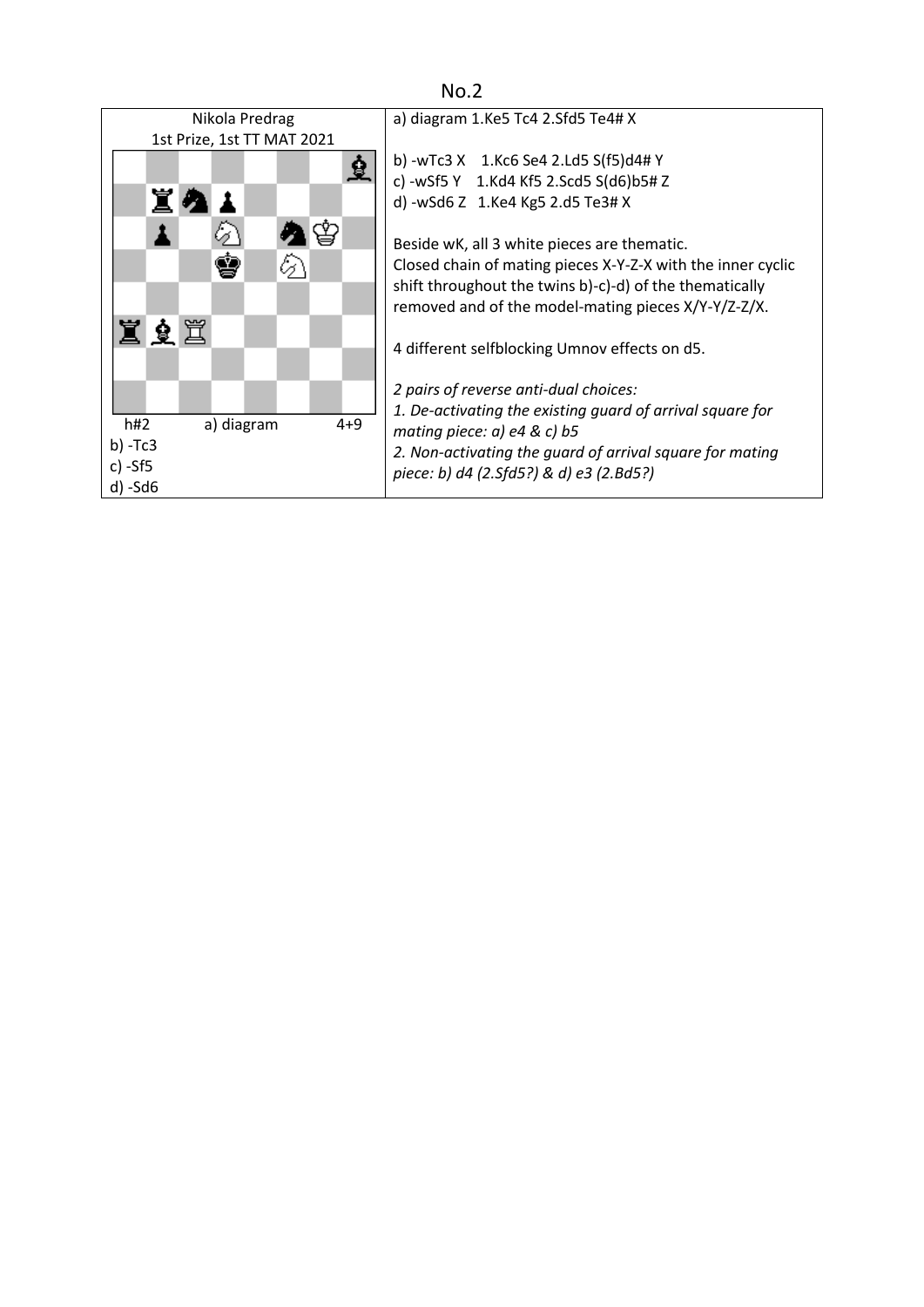

## No.3

1...b4 2.g1D! Lf1 3.**Dg6** Lxb5 4.Lb1 Lc4#

**Pericritical** tempo-losing **departure** from 1st rank before wLf1 will **open** that line, as an inversion of the tempolosing **arrival** in **anticritical** move before wLc1 will **close** 1st rank:

1...Lf5 2.g1T Lc2 3.**Tb1** Lc1 4.Ta1 Sc3#